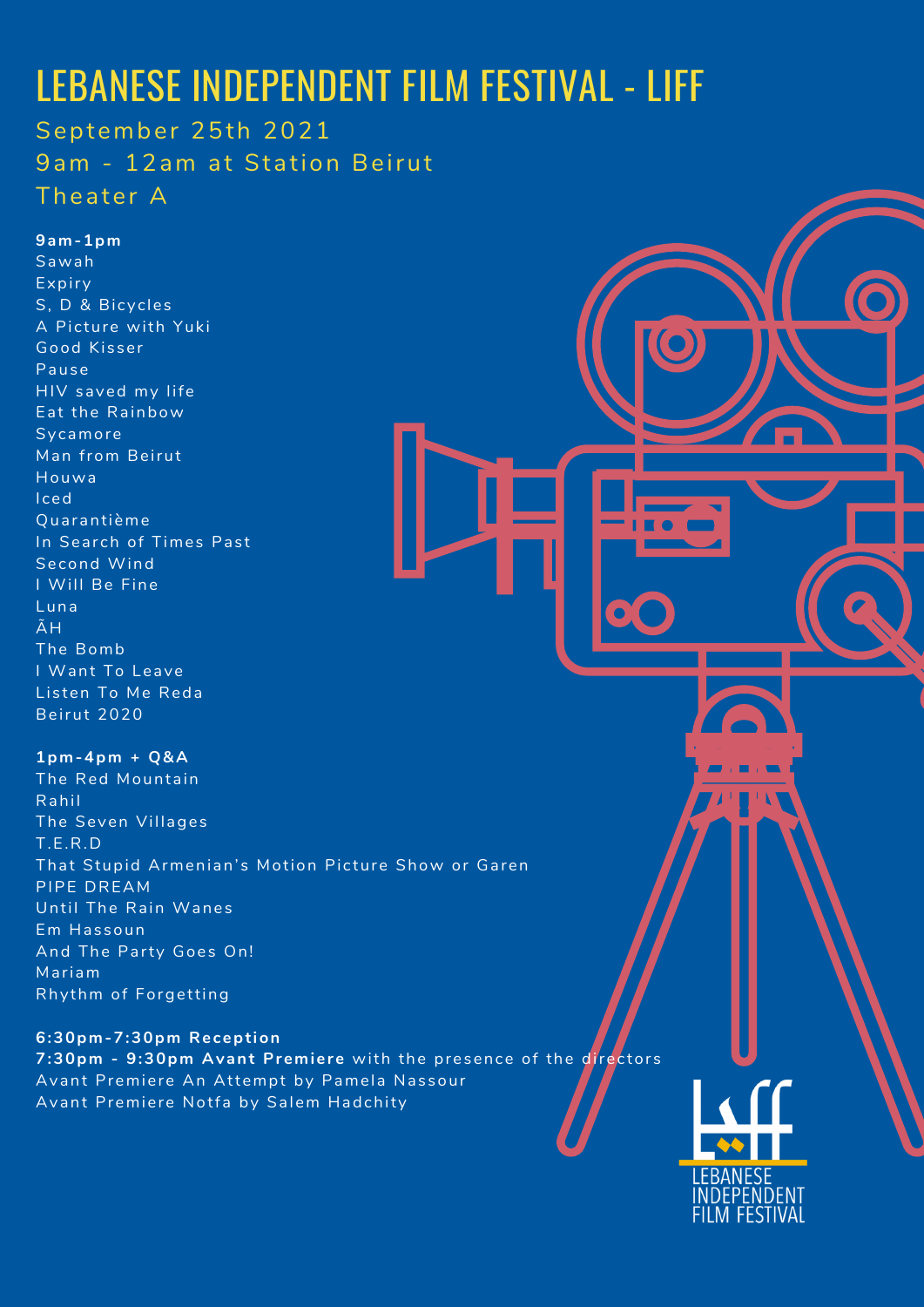

 $9am-1pm$ Medulla THE VISITOR Amber Family Routine The Laundry Ashmina Wetlands The Manchador Taniel CHEYENNE Invisible Child WATER IS LIFE Lupita Thumb Runner Best Friends Forever Darkest Baradar Agatha Tick Tock The Times and Tales of Two Beiruts Untitled Number 4 Zeibekiko in Beirut When Beirut Was Beirut Once There Was a Boy Elle



## 1pm-4pm Mental Health Block with the collaboration Embrace + Q&A

TRIGGER Hors Champ Light Fingers "Film Title" Another Conversation The System Je Suis Aniss Onslaught Oumi

 $10:15$ pm- $11:30$ pm Welcome to Ouzville

LEBANESE INDEPENDENT<br>FILM FESTIVAL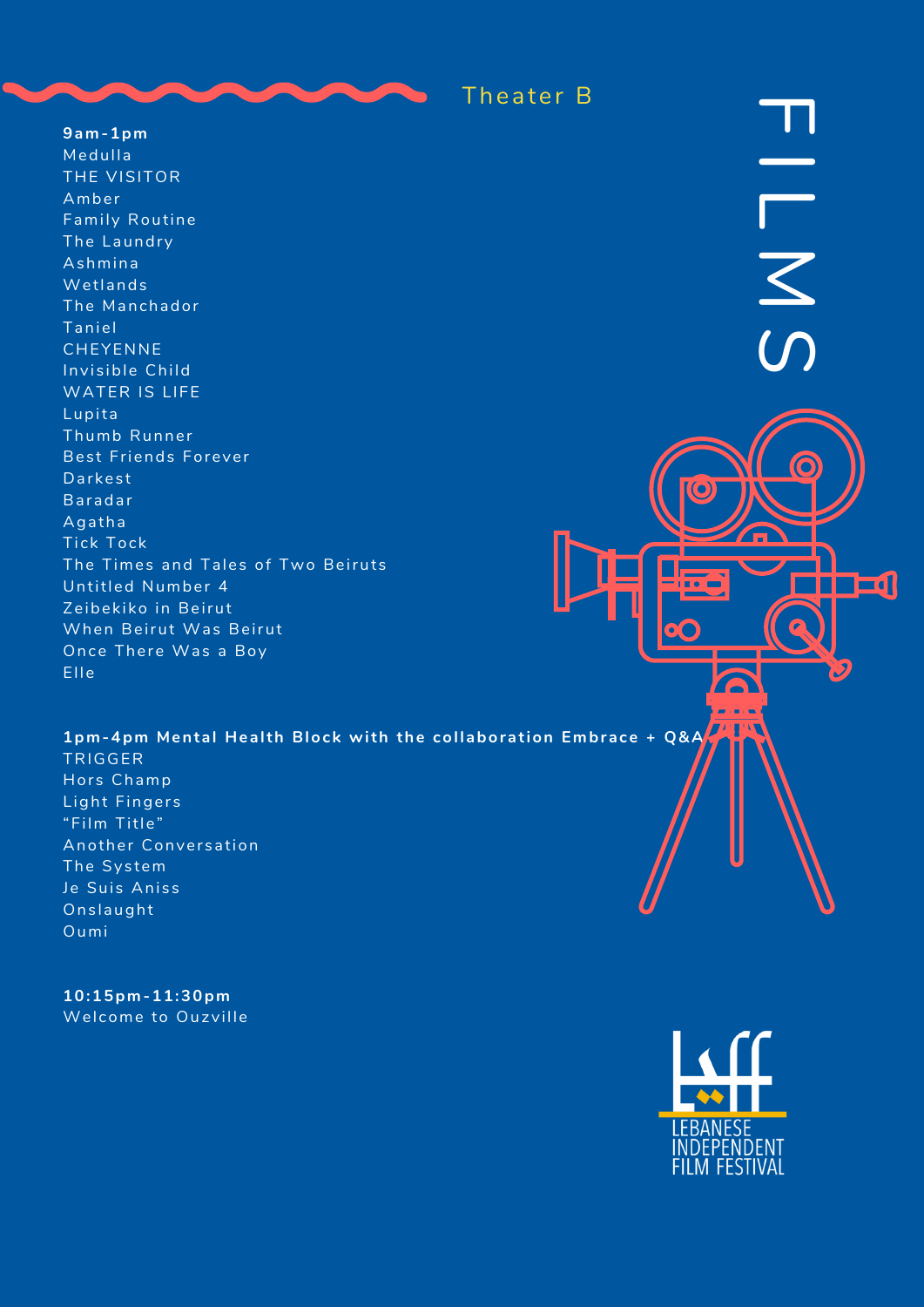# LEBANESE INDEPENDENT FILM FESTIVAL - LIFF

September 26th 2021

9am - 12am at Station Beirut

### Theater A

**9am-1pm**

The Girl Who Wore Freedom MEETING WITH THE DEVIL® The First Rainbow Coalition A CONVERSATION WITH AMERICA The Wedding Cake True Calling Goodnight and Goodbye Trillo & Suede Blue Flower Haiku The Way Home The Wedding Cake Cadence of the Valley RSVP Huda The House Amygdala Did you see what's happening in Beirut?

**1pm-4pm + Q&A** The Hurl To Kill a Memory A ball, wicker chairs and ice cream BARZAKH **Staccato** Harmonica Where To? Opotho ( You White Person) Brussels-Beirut Room 217



**6pm-9pm + Q&A** Deep Yellow Tamouz i Presumed Missing A Deafening Silence Till we meet again Pandemonium What Remains 30/2 Mirage Un peu des deux Felfol Leila IIa Haythou Room 16

**Award Ceremony**